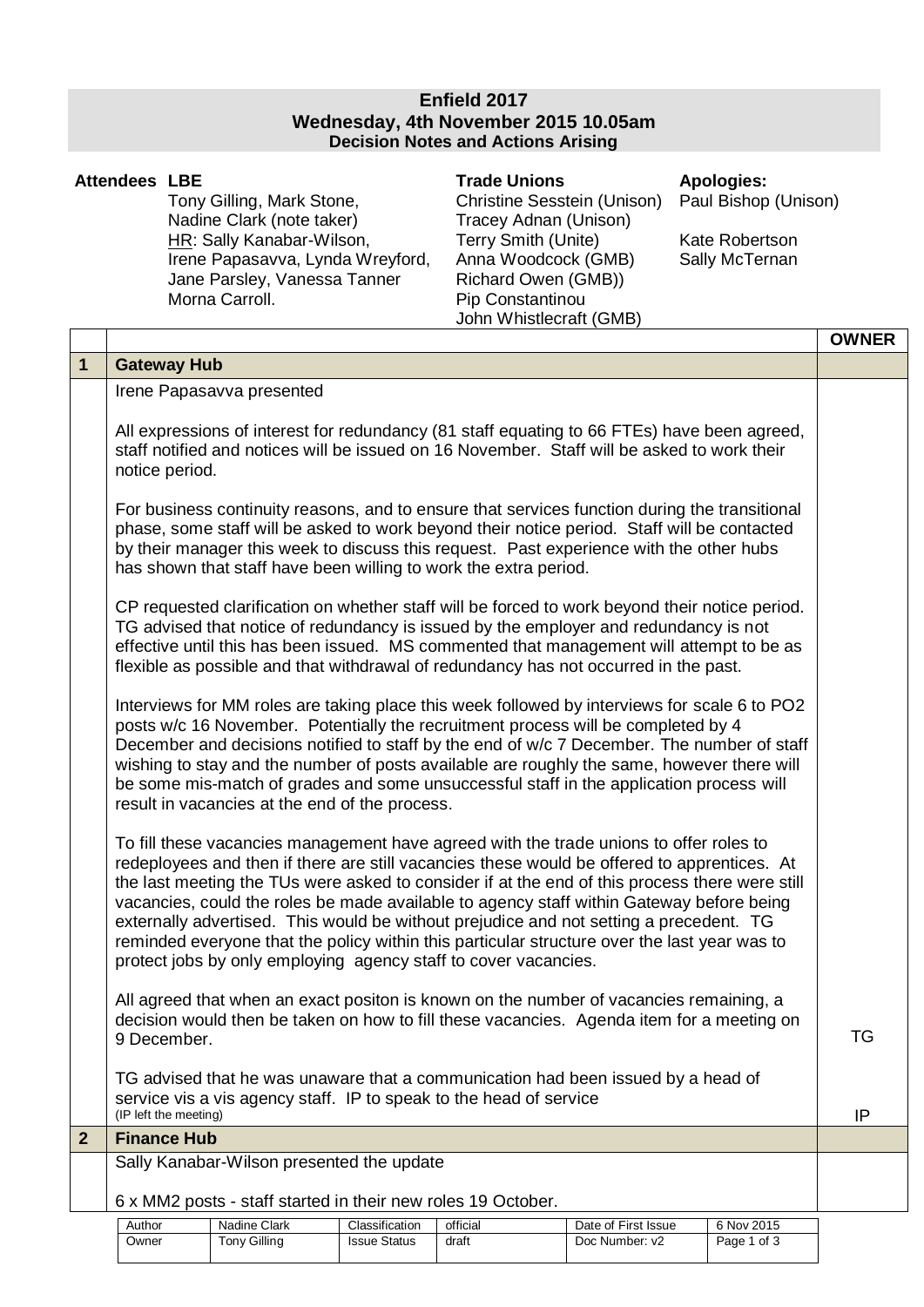|                         |                                                                                                                                                                                                                                                                                                                                                                              | 5 x MM2 and 1 HOS technical vacancies are being advertised externally. |                     |          |                                                                                             |             |           |
|-------------------------|------------------------------------------------------------------------------------------------------------------------------------------------------------------------------------------------------------------------------------------------------------------------------------------------------------------------------------------------------------------------------|------------------------------------------------------------------------|---------------------|----------|---------------------------------------------------------------------------------------------|-------------|-----------|
|                         |                                                                                                                                                                                                                                                                                                                                                                              |                                                                        |                     |          |                                                                                             |             |           |
|                         |                                                                                                                                                                                                                                                                                                                                                                              |                                                                        |                     |          | Deadline for accepting officer posts was 22 October and the following appointments made:    |             |           |
|                         | 20 x PO1 posts                                                                                                                                                                                                                                                                                                                                                               |                                                                        |                     |          |                                                                                             |             |           |
|                         | 6 x SO1 posts<br>9 x scale 6 posts                                                                                                                                                                                                                                                                                                                                           |                                                                        |                     |          |                                                                                             |             |           |
|                         | 2 x scale 4 posts                                                                                                                                                                                                                                                                                                                                                            |                                                                        |                     |          |                                                                                             |             |           |
|                         |                                                                                                                                                                                                                                                                                                                                                                              |                                                                        |                     |          |                                                                                             |             |           |
|                         |                                                                                                                                                                                                                                                                                                                                                                              | for the officer grades are currently being agreed by the HOS.          |                     |          | Only one member of staff turned down the offer of a post in the new structure. Start dates  |             |           |
|                         | Roles in redeployment                                                                                                                                                                                                                                                                                                                                                        |                                                                        |                     |          |                                                                                             |             |           |
|                         | 1 x scale 6                                                                                                                                                                                                                                                                                                                                                                  |                                                                        |                     |          |                                                                                             |             |           |
|                         |                                                                                                                                                                                                                                                                                                                                                                              |                                                                        |                     |          | 4 x scale 4 posts - four applications received and applicants will complete assessments and |             |           |
|                         |                                                                                                                                                                                                                                                                                                                                                                              | interviews over the next ten days.                                     |                     |          |                                                                                             |             |           |
|                         | <b>Redundancies</b>                                                                                                                                                                                                                                                                                                                                                          |                                                                        |                     |          |                                                                                             |             |           |
|                         |                                                                                                                                                                                                                                                                                                                                                                              | 17 voluntary redundancies                                              |                     |          |                                                                                             |             |           |
|                         |                                                                                                                                                                                                                                                                                                                                                                              |                                                                        |                     |          | 8 compulsory redundancies - staff are under notice now and all have attended a              |             |           |
|                         |                                                                                                                                                                                                                                                                                                                                                                              | redundancy consultation meeting.                                       |                     |          |                                                                                             |             |           |
|                         |                                                                                                                                                                                                                                                                                                                                                                              |                                                                        |                     |          |                                                                                             |             |           |
|                         |                                                                                                                                                                                                                                                                                                                                                                              | Finance Hub implementation update                                      |                     |          | As the Finance Hub is now a live service, SKW will no longer attend this forum with a       |             |           |
|                         | (SWK and VT left the meeting)                                                                                                                                                                                                                                                                                                                                                |                                                                        |                     |          |                                                                                             |             |           |
| 3                       | <b>Business Support</b>                                                                                                                                                                                                                                                                                                                                                      |                                                                        |                     |          |                                                                                             |             |           |
|                         |                                                                                                                                                                                                                                                                                                                                                                              | Lynda Wreyford presented                                               |                     |          |                                                                                             |             |           |
|                         |                                                                                                                                                                                                                                                                                                                                                                              |                                                                        |                     |          |                                                                                             |             |           |
|                         | The Business Support Hub is now in its third week. Nearly all vacancies have been filled,<br>although not all posts have been taken up yet. Further interviews are taking place next<br>week, when it is anticipated that all scale 5 posts will have been filled. There are<br>approximately six Scale 3 vacancies to be filled which are proving more difficult to appoint |                                                                        |                     |          |                                                                                             |             |           |
|                         |                                                                                                                                                                                                                                                                                                                                                                              |                                                                        |                     |          |                                                                                             |             |           |
|                         |                                                                                                                                                                                                                                                                                                                                                                              |                                                                        |                     |          |                                                                                             |             |           |
|                         | to. Following interviews, if not all job offers are accepted, the roles will be advertised<br>internally.                                                                                                                                                                                                                                                                    |                                                                        |                     |          |                                                                                             |             |           |
|                         |                                                                                                                                                                                                                                                                                                                                                                              |                                                                        |                     |          |                                                                                             |             |           |
|                         |                                                                                                                                                                                                                                                                                                                                                                              |                                                                        |                     |          | The last day of service for voluntary redundancy staff currently on 12 weeks notice is 10   |             |           |
|                         | November.                                                                                                                                                                                                                                                                                                                                                                    |                                                                        |                     |          |                                                                                             |             |           |
|                         | (LW left the meeting)                                                                                                                                                                                                                                                                                                                                                        |                                                                        |                     |          |                                                                                             |             |           |
| $\overline{\mathbf{4}}$ | <b>Assessment Hub</b>                                                                                                                                                                                                                                                                                                                                                        |                                                                        |                     |          |                                                                                             |             |           |
|                         | Jane Parsley presented                                                                                                                                                                                                                                                                                                                                                       |                                                                        |                     |          |                                                                                             |             |           |
|                         | Staff consultation finished 2 November. 192 option meetings have been held. The                                                                                                                                                                                                                                                                                              |                                                                        |                     |          |                                                                                             |             | TG        |
|                         | deadline for receipt of expressions of interest for redundancy is the end of this week. To-                                                                                                                                                                                                                                                                                  |                                                                        |                     |          |                                                                                             |             |           |
|                         | date 74 have been received from across the whole hub. An analysis to be brought to the                                                                                                                                                                                                                                                                                       |                                                                        |                     |          |                                                                                             |             |           |
|                         | next meeting.                                                                                                                                                                                                                                                                                                                                                                |                                                                        |                     |          |                                                                                             |             |           |
|                         |                                                                                                                                                                                                                                                                                                                                                                              |                                                                        |                     |          |                                                                                             |             |           |
|                         | Data is being collated and it is hoped to be presented to the next CMB.                                                                                                                                                                                                                                                                                                      |                                                                        |                     |          |                                                                                             |             |           |
|                         | <b>Feedback from staff consultation meetings</b>                                                                                                                                                                                                                                                                                                                             |                                                                        |                     |          |                                                                                             |             |           |
|                         | CS enquired whether any changes had been made to the structure as a result of staff                                                                                                                                                                                                                                                                                          |                                                                        |                     |          |                                                                                             |             |           |
|                         | feedback. Q/As to be sent in paper format to the TUs. NC to action with Danielle                                                                                                                                                                                                                                                                                             |                                                                        |                     |          |                                                                                             |             |           |
|                         | Burrowes.<br>(JP left the meeting)                                                                                                                                                                                                                                                                                                                                           |                                                                        |                     |          |                                                                                             |             | <b>NC</b> |
| $5\phantom{1}$          |                                                                                                                                                                                                                                                                                                                                                                              | <b>Estate Management Review</b>                                        |                     |          |                                                                                             |             |           |
|                         | Morna Carroll presented                                                                                                                                                                                                                                                                                                                                                      |                                                                        |                     |          |                                                                                             |             |           |
|                         |                                                                                                                                                                                                                                                                                                                                                                              |                                                                        |                     |          |                                                                                             |             |           |
|                         | Early warning letters and letters of assimilation have been issued. There are two<br>assimilations and four staff potentially to compete for three assimilations. Names have                                                                                                                                                                                                 |                                                                        |                     |          |                                                                                             |             |           |
|                         | Author                                                                                                                                                                                                                                                                                                                                                                       | Nadine Clark                                                           | Classification      | official | Date of First Issue                                                                         | 6 Nov 2015  |           |
|                         | Owner                                                                                                                                                                                                                                                                                                                                                                        | <b>Tony Gilling</b>                                                    | <b>Issue Status</b> | draft    | Doc Number: v2                                                                              | Page 2 of 3 |           |